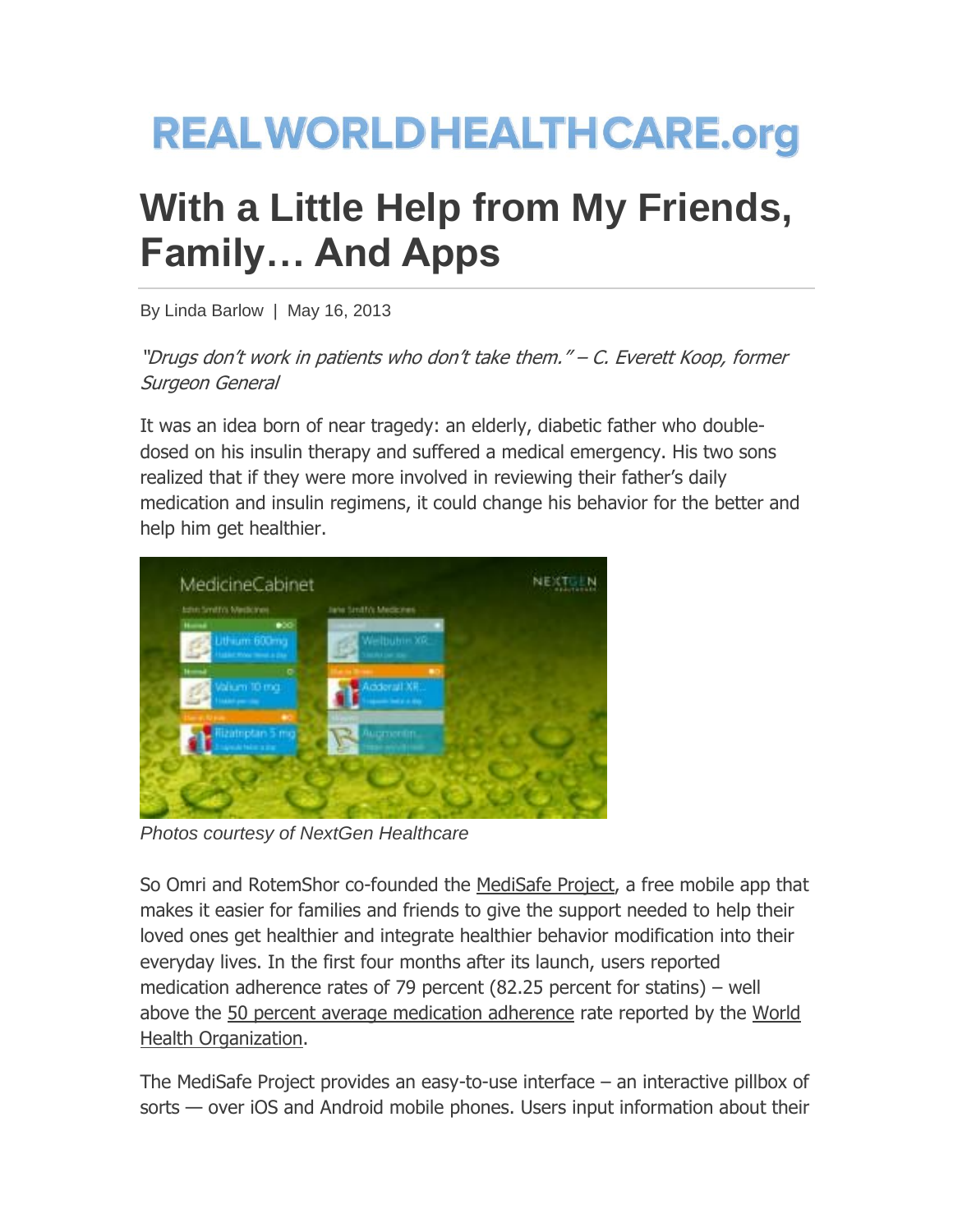meds by typing their names or photographing their National Drug Code numbers. The system stores the correct pharmaceutical name, manufacturer and dosage, ensuring an error-free medication list in the event of a medical emergency. Users signify taking their meds by dragging pills from the virtual pillbox into a mouth icon, which "swallows" the pills.

Users receive alerts before medication courses are completed, allowing them to order refills in a timely manner. In addition to reminding users when it's time to take their medication, the MediSafe Project sends alerts to selected family members, friends and caretakers when a loved one misses a dose. Users can also email a personalized list of adherence stats to their doctor, giving doctors better patient oversight between office visits. A prescription page feature lets doctors "prescribe" the MediSafe project to their patients to help better monitor medication adherence.

The impact of non-adherence on the [outcomes](http://circ.ahajournals.org/content/119/23/3028.full) of patients with cardiovascular diseases is one example that underscores why it is so critical to implement strategies and utilize technologies that improve medication adherence.

"Medication non-adherence is a problem that costs U.S. hospitals billions of dollars every year," says Omri "Bob" Shor, CEO, MediSafe. "An American dies every nineteen minutes from skipping or taking medication incorrectly. Our goal is to help combat this problem and encourage healthy habits among users and their support systems with easy-to-use technology."

The MediSafe Project isn't the only app on the medication adherence scene. The free [NextGen® MedicineCabinet](http://apps.microsoft.com/windows/en-us/app/medicinecabinet/223107a6-b444-4991-8b9f-2da924136010) app lets users create and update a list of medications, including dosing and schedule information, thus creating their own ―personal‖ medication record.

Notifications are sent for each medication and users can confirm adherence. The app was designed, in part, to improve adherence and proper use of medication by enhancing patients' understanding of how to correctly take their medication and to recognize adverse reactions. According to the company, it also equips health care professionals with all the relevant information they need, in a way they like to view it.

"Mobile patient engagement is at the forefront of today's changing health care environment," said Ike Ellison, executive vice president of business development for NextGen Healthcare, in a statement. "Providing consumer technology that